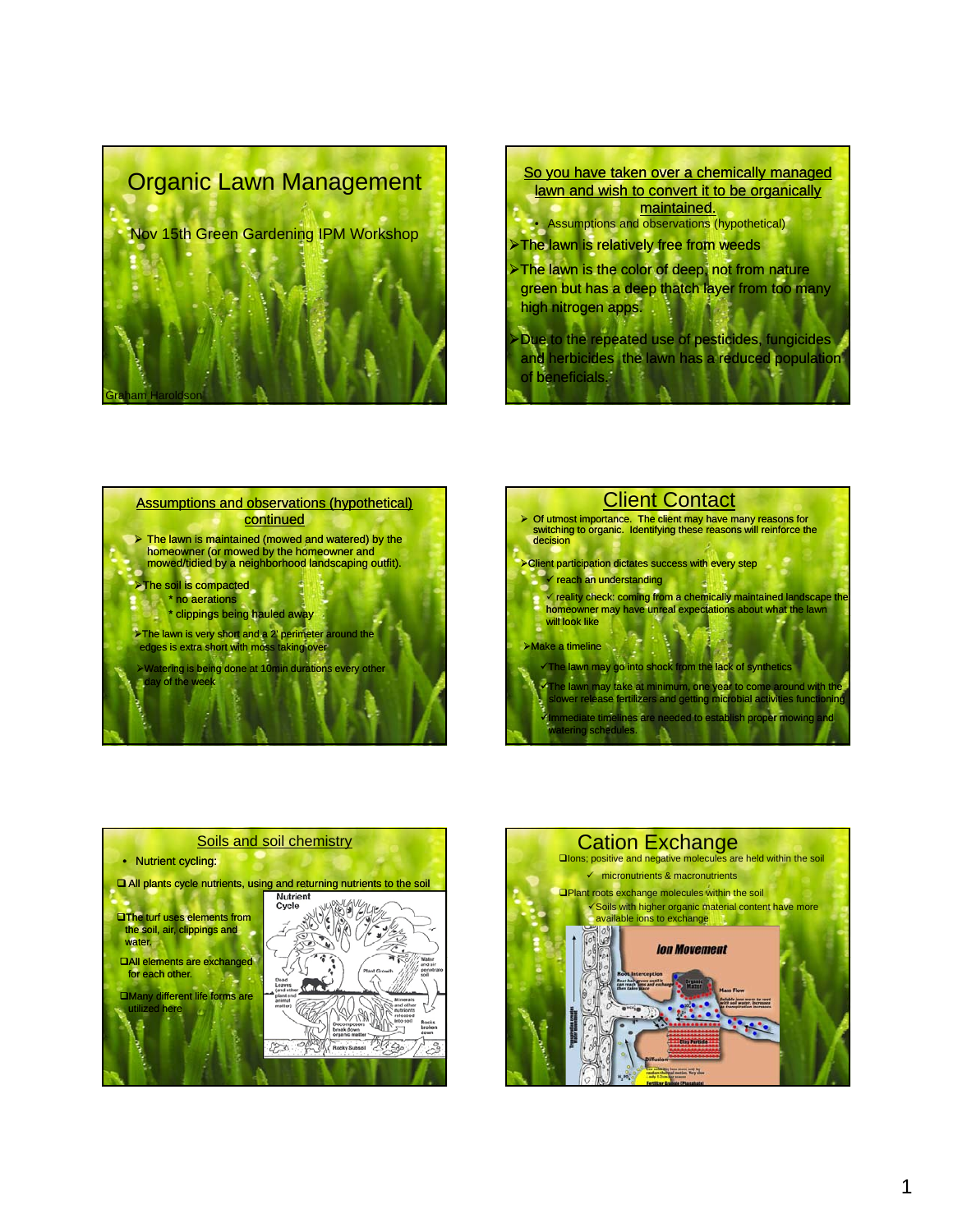|                    | ❖ Stands for potential hydrogen<br>❖ Can be adversely effected by applications |                  |                          |                                     |                      |                    | * Directly impacts the availability of nutrients in the soil |
|--------------------|--------------------------------------------------------------------------------|------------------|--------------------------|-------------------------------------|----------------------|--------------------|--------------------------------------------------------------|
| <b>Strong acid</b> | Medium<br>acid                                                                 | Slightly<br>acid | Very<br>slightly<br>acid | <b>Very</b><br>slightly<br>alkaline | Slightly<br>alkaline | Medium<br>alkaline | <b>Strongly alkaline</b>                                     |
|                    |                                                                                |                  |                          | nitrogen                            |                      |                    |                                                              |
|                    |                                                                                |                  |                          |                                     |                      |                    |                                                              |
|                    |                                                                                |                  |                          | phosphorus                          |                      |                    |                                                              |
|                    |                                                                                |                  |                          | potassium                           |                      |                    |                                                              |
|                    |                                                                                |                  |                          | sulphur                             |                      |                    |                                                              |
|                    |                                                                                |                  |                          | calcium                             |                      |                    |                                                              |
|                    |                                                                                |                  |                          |                                     |                      |                    |                                                              |
|                    |                                                                                |                  |                          | magnesium                           |                      |                    |                                                              |
|                    | iron                                                                           |                  |                          |                                     |                      |                    |                                                              |
|                    | manganese                                                                      |                  |                          |                                     |                      |                    |                                                              |
|                    |                                                                                |                  |                          |                                     |                      |                    |                                                              |
|                    | boron                                                                          |                  |                          |                                     |                      |                    |                                                              |
|                    | copper & zinc                                                                  |                  |                          |                                     |                      |                    |                                                              |
|                    |                                                                                |                  |                          | molybdenum                          |                      |                    |                                                              |
|                    |                                                                                |                  |                          |                                     |                      |                    |                                                              |









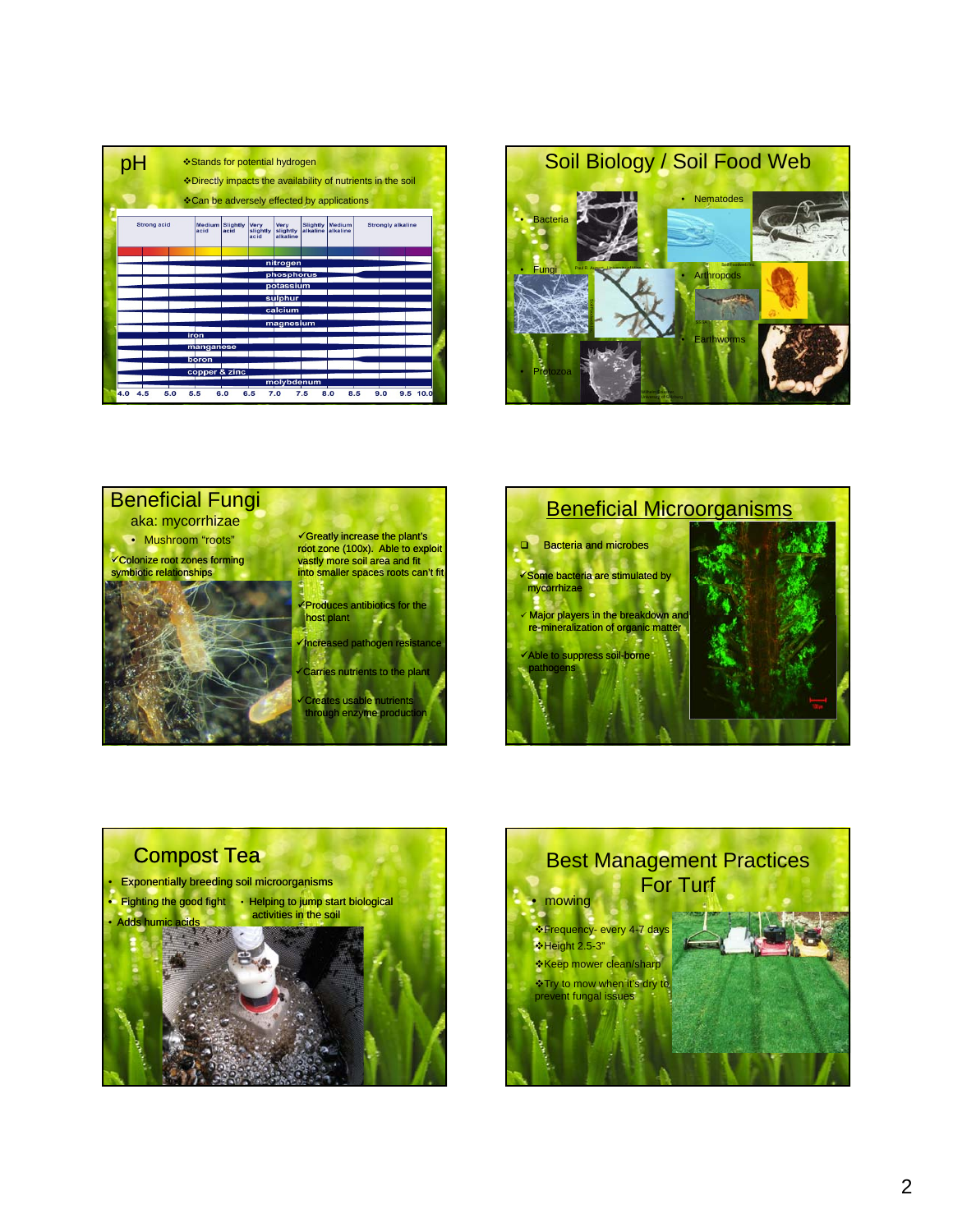